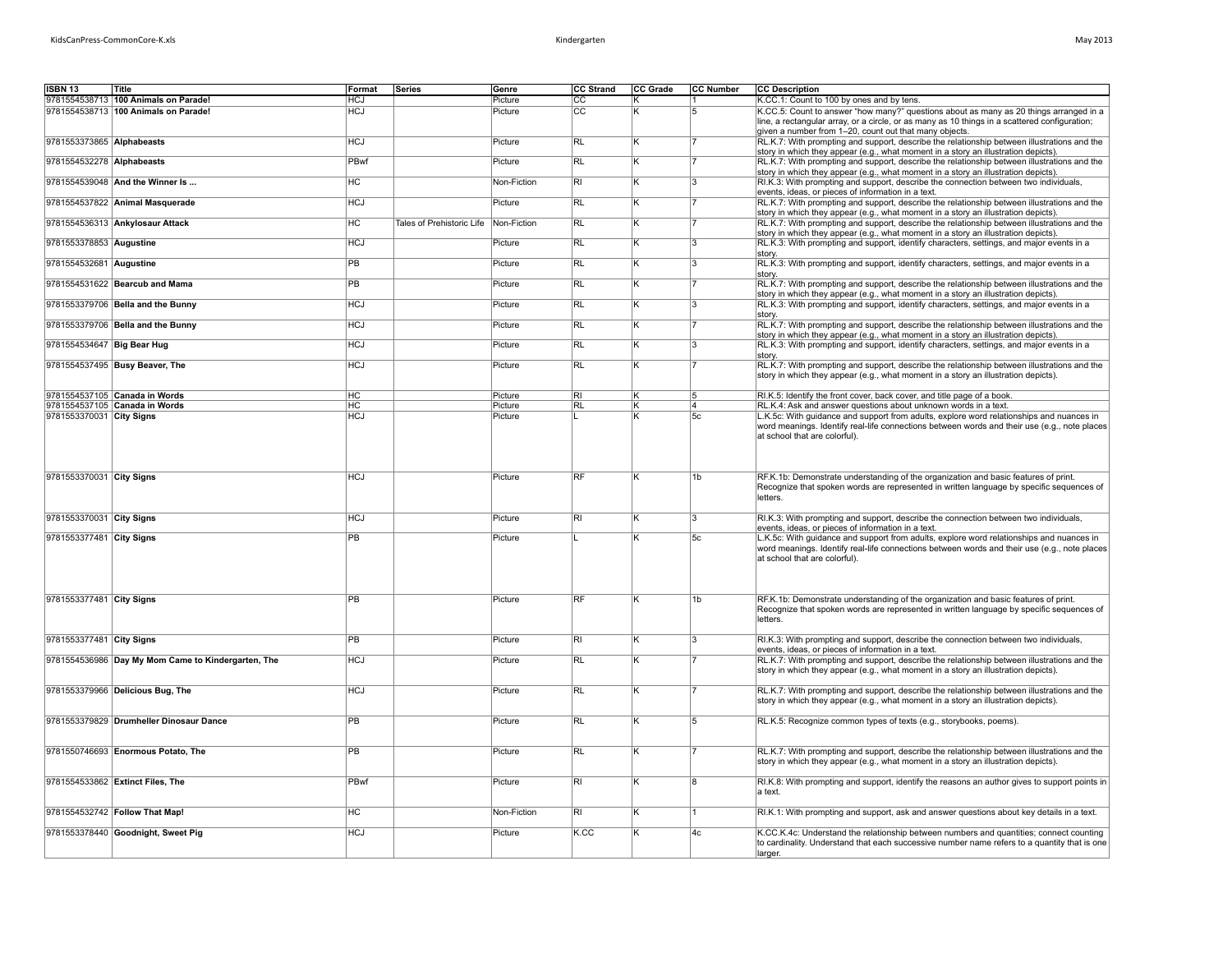| Mav 2013 |  |
|----------|--|
|----------|--|

|                                                                | 9781553378440 Goodnight, Sweet Pig                                                      | <b>HCJ</b>      | Picture            | K.CC            |   |                | K.CC.K.7: Compare two numbers between 1 and 10 presented as written numerals.                                                                                                                                                        |
|----------------------------------------------------------------|-----------------------------------------------------------------------------------------|-----------------|--------------------|-----------------|---|----------------|--------------------------------------------------------------------------------------------------------------------------------------------------------------------------------------------------------------------------------------|
|                                                                | 9781554533831 Goodnight, Sweet Pig                                                      | $\overline{PB}$ | Picture            | K.CC            | ĸ | 4 <sub>c</sub> | K.CC.K.4c: Understand the relationship between numbers and quantities; connect counting<br>to cardinality. Understand that each successive number name refers to a quantity that is one<br>larger                                    |
|                                                                | 9781554533831 Goodnight, Sweet Pig                                                      | PB              | Picture            | K.CC            | K | 17             | K.CC.K.7: Compare two numbers between 1 and 10 presented as written numerals.                                                                                                                                                        |
|                                                                | 9781553373681 Happy Birthday, Big Bad Wolf                                              | <b>HCJ</b>      | Picture            | RL              | κ | 9              | RL.K.9: With prompting and support, compare and contrast the adventures and experiences<br>of experiences of characters in stories.<br>characters in familiar stories.                                                               |
|                                                                | 9781554532438 Hen for Izzy Pippik, A                                                    | <b>HCJ</b>      | Picture            | RL              | ĸ | $ _{3}$        | RL.K.3: With prompting and support, identify characters, settings, and major events in a<br>story.                                                                                                                                   |
|                                                                | 9781550743227 Hot, Cold, Shy, Bold                                                      | PB              | Picture            |                 | ĸ | 5c             | L.K.5a: With guidance and support from adults, explore word relationships and nuances in<br>word meanings. Identify real-life connections between words and their use (e.g., note places<br>at school that are colorful).            |
|                                                                | 9781550743227 Hot, Cold, Shy, Bold                                                      | PB              | Picture            |                 | κ | 5b             | L.K.5b: With guidance and support from adults, explore word relationships and nuances in<br>word meanings. Demonstrate understanding of frequently occurring verbs and adjectives by<br>relating them to their opposites (antonyms). |
|                                                                | 9781550743227 Hot, Cold, Shy, Bold                                                      | <b>PB</b>       | Picture            | <b>RI</b>       | ĸ |                | RI.K.7: With prompting and support, describe the relationship between illustrations and the<br>text in which they appear (e.g., what person, place, thing, or idea in the text an illustration<br>depicts).                          |
|                                                                | 9781550748161 How Much, How Many, How Far, How Heavy, How Long, PB<br>How Tall Is 1000? |                 | Picture            |                 | κ | 5c             | L.K.5a: With guidance and support from adults, explore word relationships and nuances in<br>word meanings. Identify real-life connections between words and their use (e.g., note places<br>at school that are colorful).            |
|                                                                | 9781550747898   Went to the Bay                                                         | $\overline{PB}$ | Picture            | $\overline{R}$  | ĸ |                | RI.K.7: With prompting and support, describe the relationship between illustrations and the<br>text in which they appear (e.g., what person, place, thing, or idea in the text an illustration<br>depicts)                           |
|                                                                | 9781554532797   Imaginary Garden, The                                                   | HCJ             | Picture            | RL              | κ |                | RL.K.7: With prompting and support, describe the relationship between illustrations and the<br>story in which they appear (e.g., what moment in a story an illustration depicts).                                                    |
|                                                                | 9781554534203 In Lucia's Neighborhood                                                   | HCJ             | Picture            |                 | ĸ | 5c             | L.K.5a: With guidance and support from adults, explore word relationships and nuances in<br>word meanings. Identify real-life connections between words and their use (e.g., note places<br>at school that are colorful).            |
|                                                                | 9781554534203 In Lucia's Neighborhood                                                   | HCJ             | Picture            | <b>RL</b>       | Κ | 17             | RL.K.7: With prompting and support, describe the relationship between illustrations and the<br>story in which they appear (e.g., what moment in a story an illustration depicts).                                                    |
|                                                                | 9781554530748 It's Moving Day!                                                          | <b>HCJ</b>      | Non-Fiction        | RL              | K | 17             | RL.K.7: With prompting and support, describe the relationship between illustrations and the<br>story in which they appear (e.g., what moment in a story an illustration depicts).                                                    |
|                                                                | 9781554539291 It's Moving Day!                                                          | PB              | Non-Fiction        | RL              | ĸ | 17             | RL.K.7: With prompting and support, describe the relationship between illustrations and the<br>story in which they appear (e.g., what moment in a story an illustration depicts).                                                    |
|                                                                | 9781554536290 Kitten's Autumn                                                           | <b>BB</b>       | Picture            | RL              | ĸ | 11             | RL.K.1: With prompting and support, ask and answer questions about key details in a text.                                                                                                                                            |
|                                                                | 9781554536290 Kitten's Autumn                                                           | BB              | Picture            | <b>RL</b>       | K | 14             | RL.K.4: Ask and answer questions about unknown words in a text.                                                                                                                                                                      |
|                                                                | 9781554536290 Kitten's Autumn                                                           | <b>BB</b>       | Picture            | <b>RL</b>       | κ | 17             | RL.K.7: With prompting and support, describe the relationship between illustrations and the<br>story in which they appear (e.g. what moment in a story an illustration depicts).                                                     |
|                                                                | 9781554533411 Kitten's Autumn                                                           | <b>HCJ</b>      | Picture            | RL              | Κ |                | RL.K.1: With prompting and support, ask and answer questions about key details in a text.                                                                                                                                            |
|                                                                | 9781554533411 Kitten's Autumn                                                           | HCJ             | Picture            | <b>RL</b>       | κ | 4              | RL.K.4: Ask and answer questions about unknown words in a text.                                                                                                                                                                      |
|                                                                | 9781554533411 Kitten's Autumn                                                           | <b>HCJ</b>      | Picture            | <b>RL</b>       |   |                | RL.K.7: With prompting and support, describe the relationship between illustrations and the<br>story in which they appear (e.g. what moment in a story an illustration depicts).                                                     |
| 9781554531479 Kitten's Spring                                  |                                                                                         | <b>BB</b>       | Picture            | <b>RL</b>       | K |                | RL.K.1: With prompting and support, ask and answer questions about key details in a text.                                                                                                                                            |
| 9781554531479 Kitten's Spring<br>9781554531479 Kitten's Spring |                                                                                         | BB<br>BB        | Picture<br>Picture | RL<br><b>RL</b> | ĸ | 4              | RL.K.4: Ask and answer questions about unknown words in a text.<br>RL.K.7: With prompting and support, describe the relationship between illustrations and the                                                                       |
| 9781554533404 Kitten's Spring                                  |                                                                                         | HCJ             | Picture            | RL              | ĸ | 11             | story in which they appear (e.g. what moment in a story an illustration depicts).<br>RL.K.1: With prompting and support, ask and answer questions about key details in a text.                                                       |
| 9781554533404 Kitten's Spring                                  |                                                                                         | <b>HCJ</b>      | Picture            | <b>RL</b>       | K | 14             | RL.K.4: Ask and answer questions about unknown words in a text.                                                                                                                                                                      |
| 9781554533404 Kitten's Spring                                  |                                                                                         | HCJ             | Picture            | <b>RL</b>       | K |                | RL.K.7: With prompting and support, describe the relationship between illustrations and the<br>story in which they appear (e.g. what moment in a story an illustration depicts).                                                     |
|                                                                | 9781554537211 Kitten's Summer                                                           | BB              | Picture            | <b>RL</b>       | κ | 1              | RL.K.1: With prompting and support, ask and answer questions about key details in a text.                                                                                                                                            |
|                                                                | 9781554537211 Kitten's Summer                                                           | <b>BB</b>       | Picture            | <b>RL</b>       | ĸ | 4              | RL.K.4: Ask and answer questions about unknown words in a text.                                                                                                                                                                      |
|                                                                | 9781554537211 Kitten's Summer                                                           | <b>BB</b>       | Picture            | <b>RL</b>       |   |                | RL.K.7: With prompting and support, describe the relationship between illustrations and the                                                                                                                                          |
|                                                                | 9781554533428 Kitten's Summer                                                           | <b>HCJ</b>      |                    | <b>RL</b>       | K |                | story in which they appear (e.g. what moment in a story an illustration depicts).                                                                                                                                                    |
|                                                                | 9781554533428 Kitten's Summer                                                           | <b>HCJ</b>      | Picture<br>Picture | RL              | K | 14             | RL.K.1: With prompting and support, ask and answer questions about key details in a text.<br>RL.K.4: Ask and answer questions about unknown words in a text.                                                                         |
|                                                                | 9781554533428 Kitten's Summer                                                           | <b>HCJ</b>      | Picture            | <b>RL</b>       | κ | 17             | RL.K.7: With prompting and support, describe the relationship between illustrations and the                                                                                                                                          |
| 9781554533435 Kitten's Winter                                  |                                                                                         | <b>HCJ</b>      | Picture            | RL              |   | 11             | story in which they appear (e.g. what moment in a story an illustration depicts).<br>RL.K.1: With prompting and support, ask and answer questions about key details in a text.                                                       |
| 9781554533435 Kitten's Winter                                  |                                                                                         | <b>HCJ</b>      | Picture            | RL              | ĸ | 4              | RL.K.4: Ask and answer questions about unknown words in a text.                                                                                                                                                                      |
| 9781554533435 Kitten's Winter                                  |                                                                                         | HCJ             | Picture            | <b>RL</b>       | ĸ |                | RL.K.7: With prompting and support, describe the relationship between illustrations and the<br>story in which they appear (e.g. what moment in a story an illustration depicts).                                                     |
|                                                                | 9781553375272 Leon the Chameleon                                                        | PB              | Picture            | <b>RL</b>       | κ | 13             | RL.K.3: With prompting and support, identify characters, settings, and major events in a<br>story.                                                                                                                                   |
|                                                                | 9781553375272 Leon the Chameleon                                                        | PB              | Picture            | <b>RL</b>       | ĸ | 14             | RL.K.4: Ask and answer questions about unknown words in a text.                                                                                                                                                                      |
|                                                                | 9781553375272 Leon the Chameleon                                                        | $\overline{PB}$ | Picture            | $\overline{RL}$ |   |                | RL.K.7: With prompting and support, describe the relationship between illustrations and the                                                                                                                                          |
|                                                                |                                                                                         |                 |                    |                 |   |                | story in which they appear (e.g., what moment in a story an illustration depicts).                                                                                                                                                   |
|                                                                | 9781554536610 Let's Count to 100!                                                       | <b>HCJ</b>      | Picture            | $\overline{cc}$ | κ |                | K.CC.1: Count to 100 by ones and by tens.                                                                                                                                                                                            |
|                                                                | 9781554537068 Noisy Poems for a Busy Day                                                | <b>HCJ</b>      | Picture            | RL.             |   | 15             | RL.K.5: Recognize common types of texts (e.g., storybooks, poems).                                                                                                                                                                   |
|                                                                | 9781550743241 One Gray Mouse                                                            | PB              | Picture            | $\overline{cc}$ | K | 7              | K.CC.7: Compare two numbers between 1 and 10 presented as written numerals.                                                                                                                                                          |